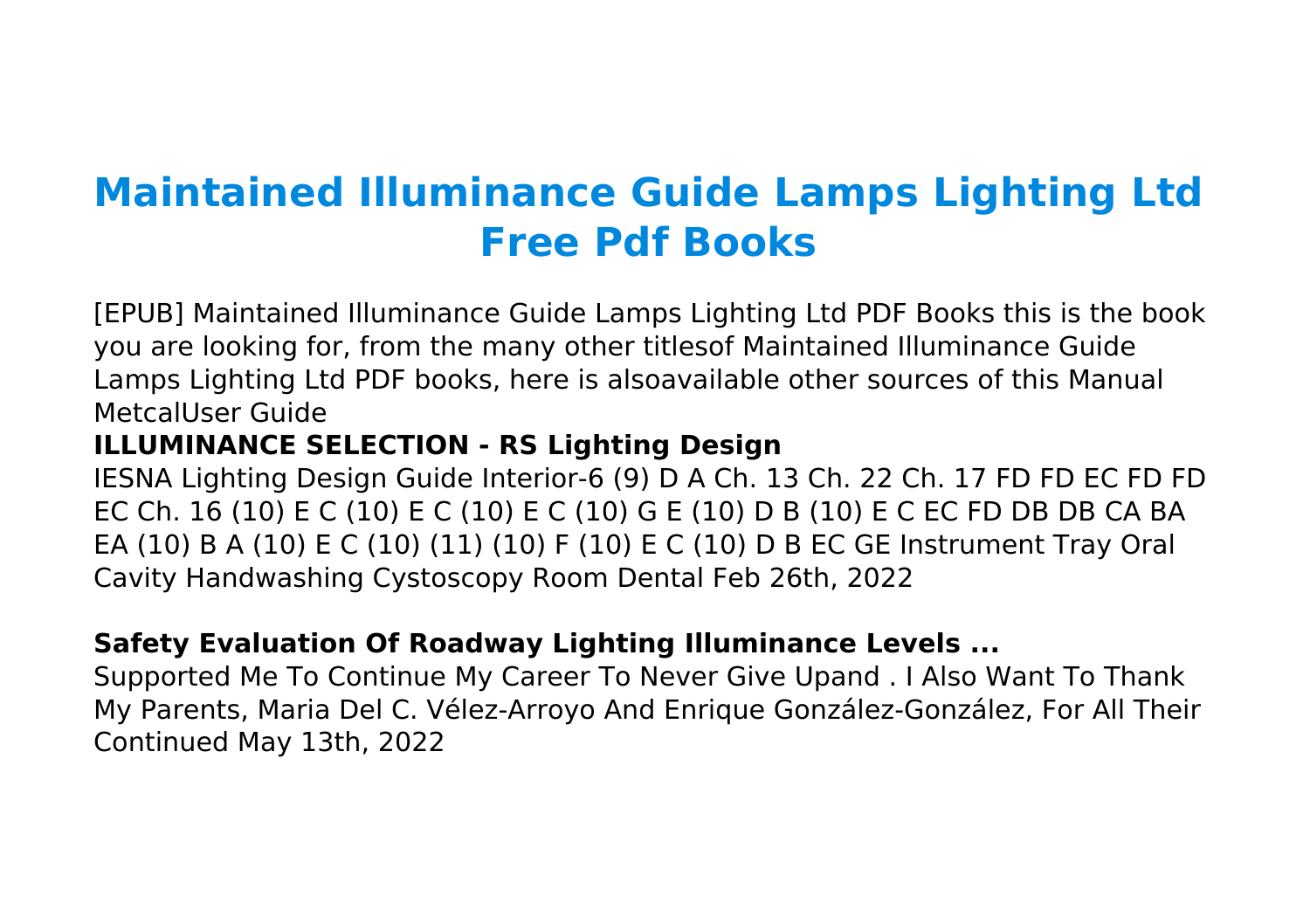# **#04017A: Special Policy - Tail Lamps/Stop Lamps - (Aug 6 ...**

2002-2004 Chevrolet Trailblazer, Trailblazer Ext 2002-2004 Gmc Envoy, Envoy Xl 2002-2004 Oldsmobile Bravada Due To Part Availability, Customers Are Being Notified In Phases. This Bulletin Is Being Revised To Include Additional Part Numbers. As Parts Become Available, Additional Letters Will Be Mailed And Dealers Will Be Notified Via Gm Messenger. Jun 15th, 2022

# **STOP LAMPS STOP LAMPS (continued)**

Multiple Functions And Are So Indicated By Capital Letters Underscored (Ex: TSLB Is A Tail, Stop, License, Reflex Reflector; SLRB, A Stop, License, Backup, Reflex Reflector.) American Honda Motor Corporation Stanley D-2R (30) TSLB\* Anthes Force Oiler Company 570 . Arrow Safety Device Company N450, N460, N470 . Beck Arnley Corporation May 22th, 2022

#### **Welch Allyn Replacement Lamps - Carley Lamps**

09500-U 60V 24W MR11 HID Solarc CL70485 Solarc,headlight,lightsource 998319-29 5V T2.25 2.1A Halogen Carley Lamp CL2158 Halogen Source Carley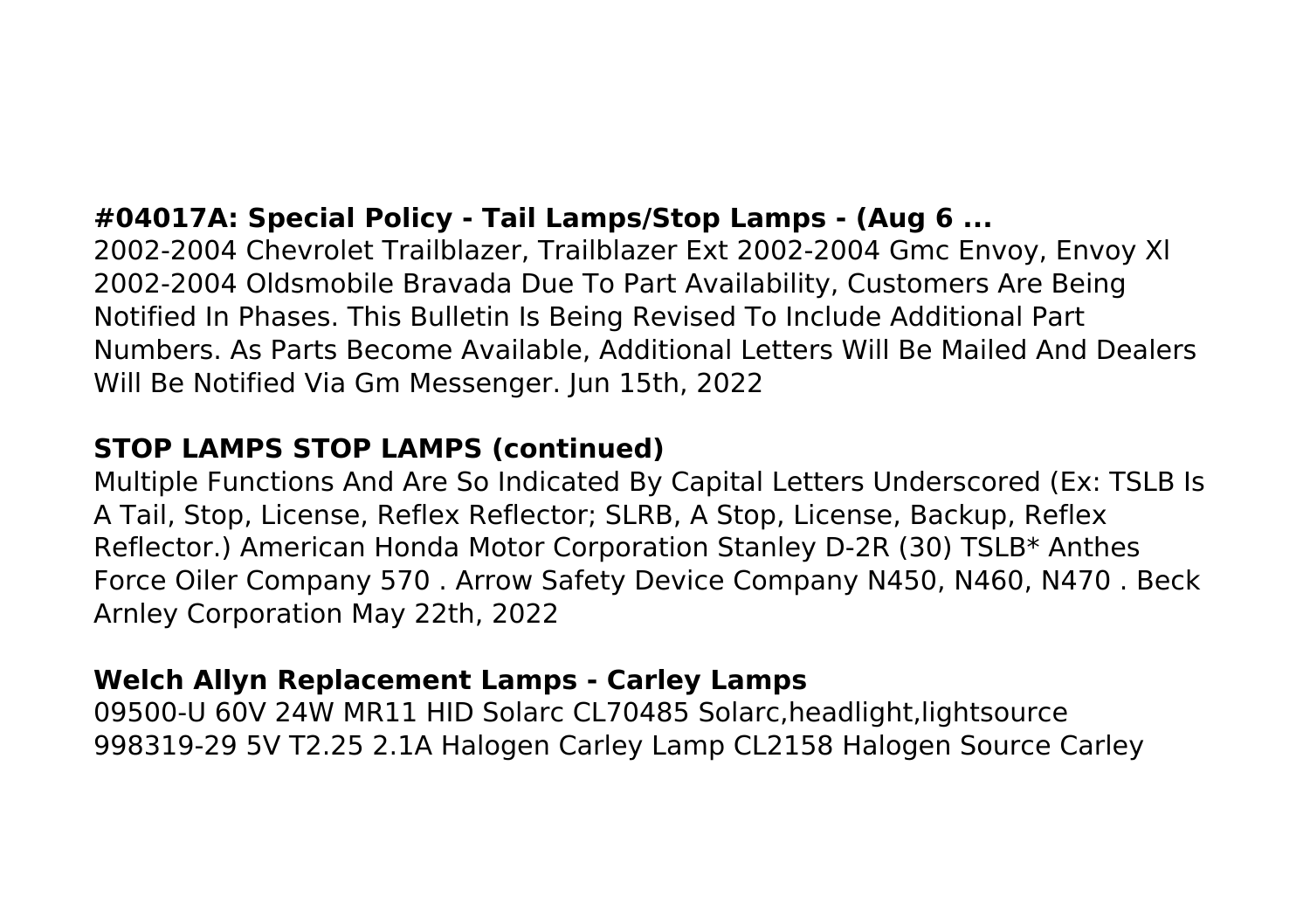Lamps Has No Affiliation, Implied Or Otherwise, With Welch Allyn, Inc. Or Any Affiliates Of This Company.. Carley Lamps Makes No Claims To Copy Rights Or Trademarks Which Are The Property Of Welch Allen Apr 24th, 2022

#### **Fostoria's First Lamps All-Glass Stand Lamps By Gary Schneider**

Tiffany & Company, Wheaton Glass Company, Seth Thomas, Oneida Silver, Mikasa China, And The Fostoria Glass Company Of Moundsville, West Virginia. The First Piece Fostoria Produced For Avon Was A Crystal Coin Glass Wedding Bowl In 1961 As A Memento For Avon's 75th Anniversary, According To FGSA May 20th, 2022

#### **DEUTERIUM LAMPS (D2 LAMPS) - Hamamatsu**

Power Supply C Bulb Wall Temperature D ALamp Life End Is Defined As The Point When Light Output At 230 Nm Falls To 50 % Of Its Initial Value Or When Output fluctuations Exceed 0.05 % (p-p). BA Trigger Voltage Must Be Applied To The Anode And Auxiliary Electrode. CThe Power Supply For The L2D2 Cannot Be Used To Operate X2D2 Lamps. Mar 19th, 2022

#### **Lighting Controls - Lighting Contactors And Lighting ...**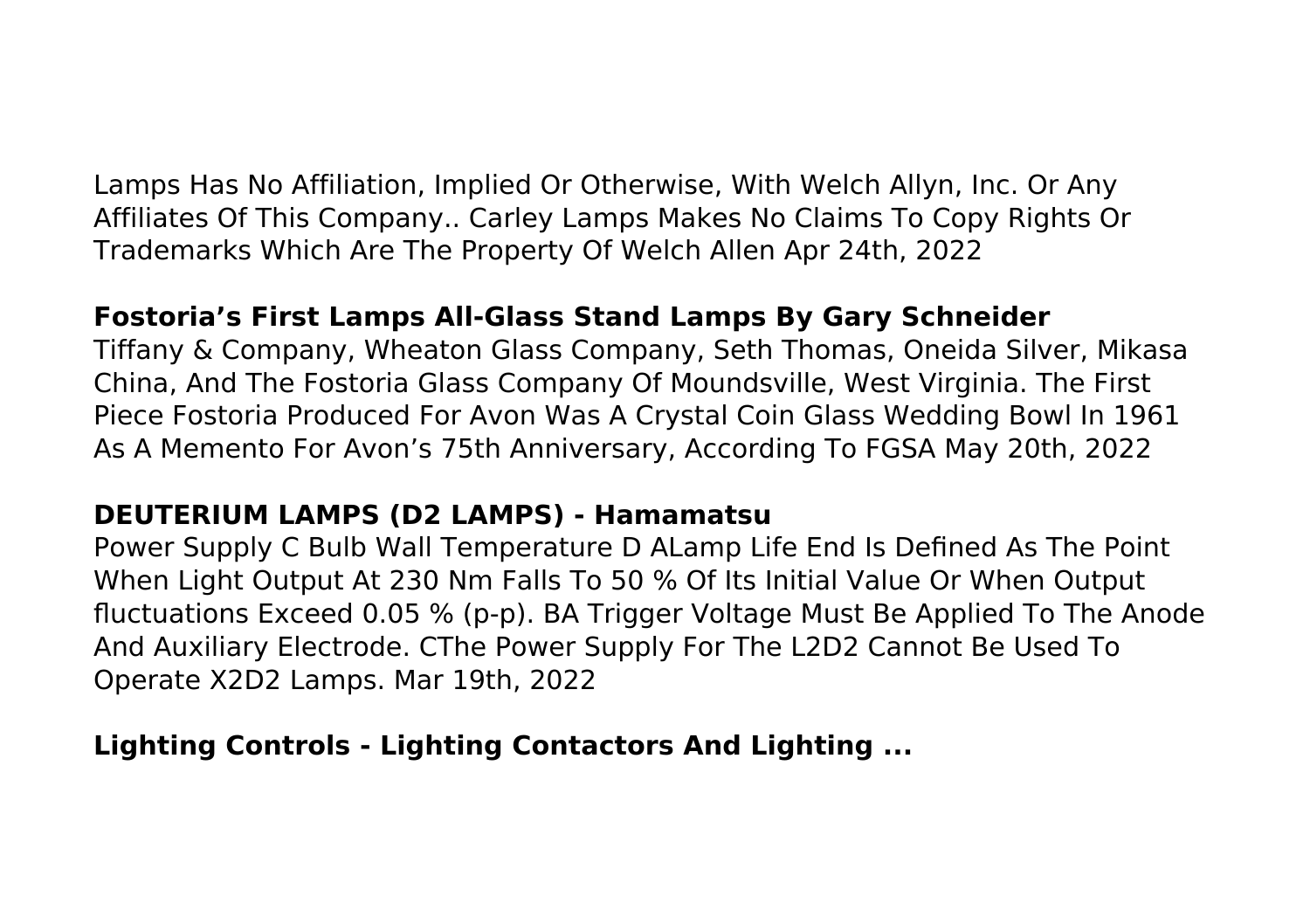Use A Single-pole, Double-throw, Momentary-type Control Station To Operate The Module. Accessory 49 Stop/Start Control Accessory 49 Is An Auxiliary Control Module For Form 3 (start-stop) Control Of The ASCO 917. This Module Must Be Energized To Close The ASCO 917 Contacts; The Relay Must Be D Feb 9th, 2022

#### **NCAT Interpretation Of Current IES Illuminance Standards**

Target Is Divided By Two. If Half Of The Visual Observers Are Over The Age Of 65, The Horizontal Target Is Multiplied By Two. According To Section 4.12.4 Of The Lighting Handbook, 10th Edition, Modeled Horizontal Illuminance Targets Within + 10% Of The Recommended Horizontal Target Are Deemed Acceptable. Therefore, There Is An Feb 17th, 2022

#### **Maximizing Illuminance Uniformity To Promote …**

Guidance: Applying The Research In Parking Lot Lighting Design Lighting Specifiers Can Use These Research Results To Compare Performance Of Alternate Parking Lot Lighting Designs To The Base Case Lighting Design By Following The Steps On The Next Page. Y =  $0.1448x - 1.9339$  R<sup>2</sup> =  $0.9633 - 2.0 - 1$ . Jun 27th, 2022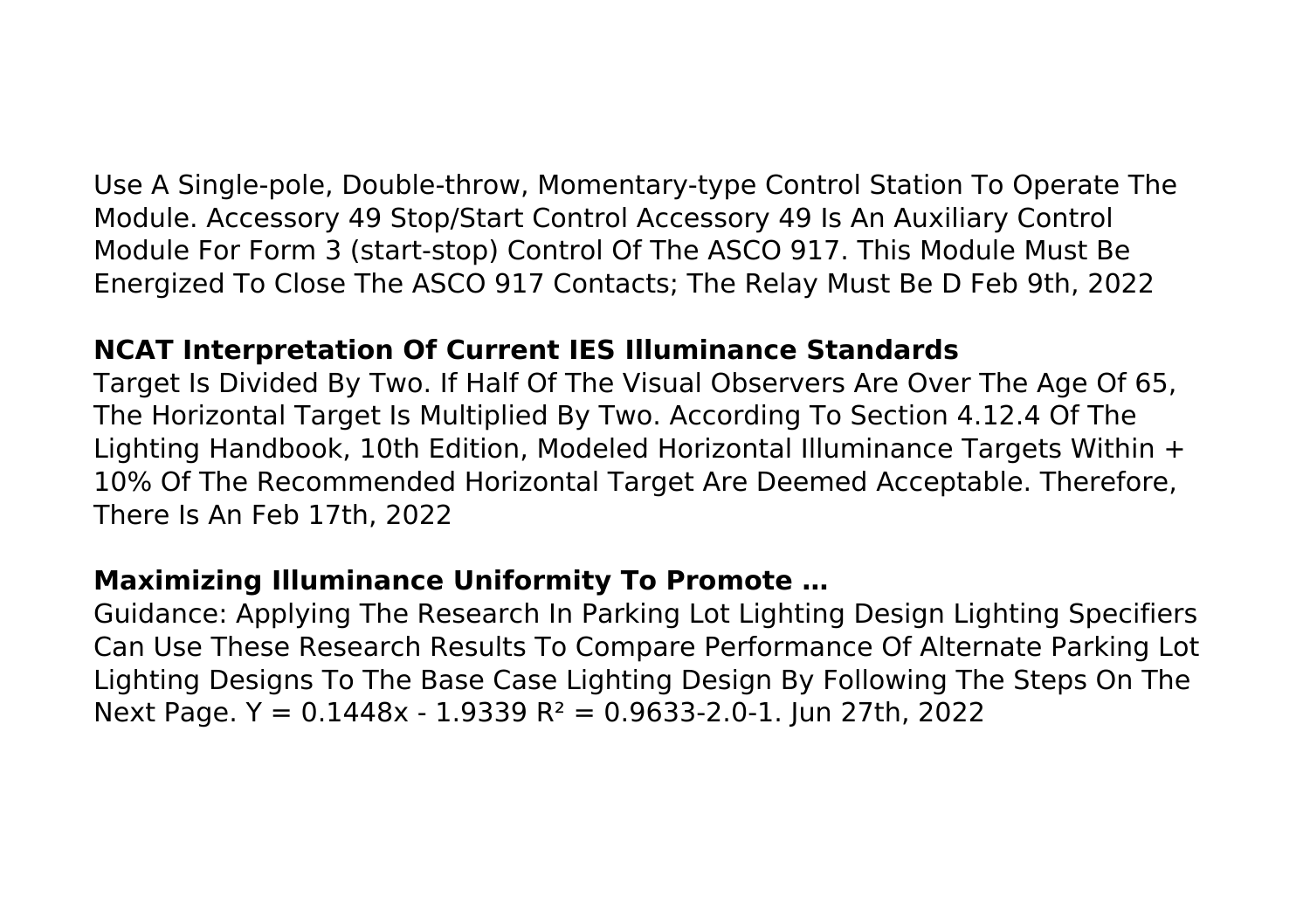## **Interpretation Of Current IES Illuminance Standards**

The IES Illuminance Recommendations Tables; However, Each Value Corresponds To The Proper Recommendations. The Document's Purpose Is To Be Used As A Tool To Identify Recommended Horizontal Illuminance Targets In A Given Source: David L. DiLaura Et. Al., Editors 2011, Illuminating Engineering Society Apr 12th, 2022

#### **(Units: Mm) Illuminance Measurements NEW (JIS AA Class ...**

CL-500A, CL-200A, CL-200 Illuminance Spectrophotometer For Evaluation Of Highclass Next-generation Lamps Such As LED Illumination And EL Illumination ... • KONICA MINOLTA And The Konica Minolta Logo And Th Jun 20th, 2022

# **CRI Illuminance Meter CL-70F 1**

Konica Minolta's Illuminance Measurement Trio A De Facto Industry Standard For Color- Temperature Measurement ! CL-200A As A Second Brother 0.50 0.40 0.45 0.35 0.30 0.25 0.20 0.25 0.30 0.35 0.40 0.45 0.50 0.55 50000 0.02uv0.01uv±0.00uv-0.01uv-0.02uv 30000 20000 Jan 13th, 2022

#### **Illuminance Spectrophotometer CL-500A**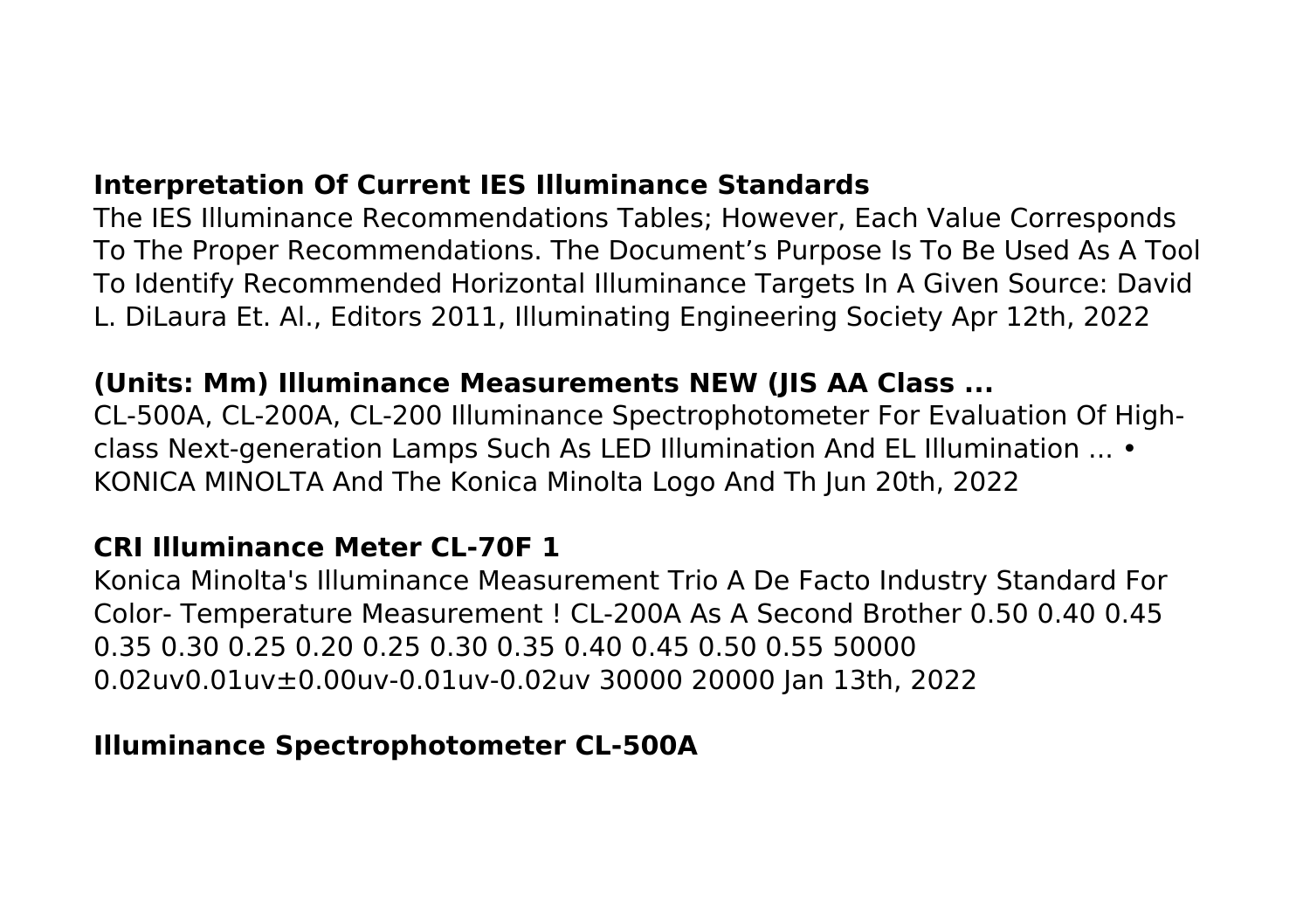The CL-500A Conforms To DIN 5032 Part 7 Class B And JIS C 1609-1:2006 General Class AA, Making It The first Compact, Lightweight, Handheld Illuminance Spectrophotometer To Conform To Both DIN And JIS Standards. Use The CL-500A For CRI (color Rendering Index) Evaluation! Compact, Light-weight Feb 9th, 2022

#### **Illuminance Spectrophotometer CL-500A - AnalisaWarna**

CL-S10w (Standard Accessory) Comprehensive Software Included Illuminance Spectrophotometer CL-500A Measures Color-rendering Properties Chroma Meter CL-200A Measures Color Temperature Illuminance Meter T-10A Can Measure PWMcontrolled Li Ghting Konica Min May 25th, 2022

# **Implementation To Provide Individual Illuminance And Color ...**

Implementation To Provide Individual Illuminance And Color Temperature In An Intelligent Lighting System By Estimating The Color Temperature Ryohei JONAN 2, Mitsunori MIKI 1, Shinya DAINAKA2, Sot Jun 23th, 2022

# **Lighting The Lamps In The Sanctuary Of God By Serving As ...**

V. God's Light Is In The Sanctuary, And In This Light We See Light And The True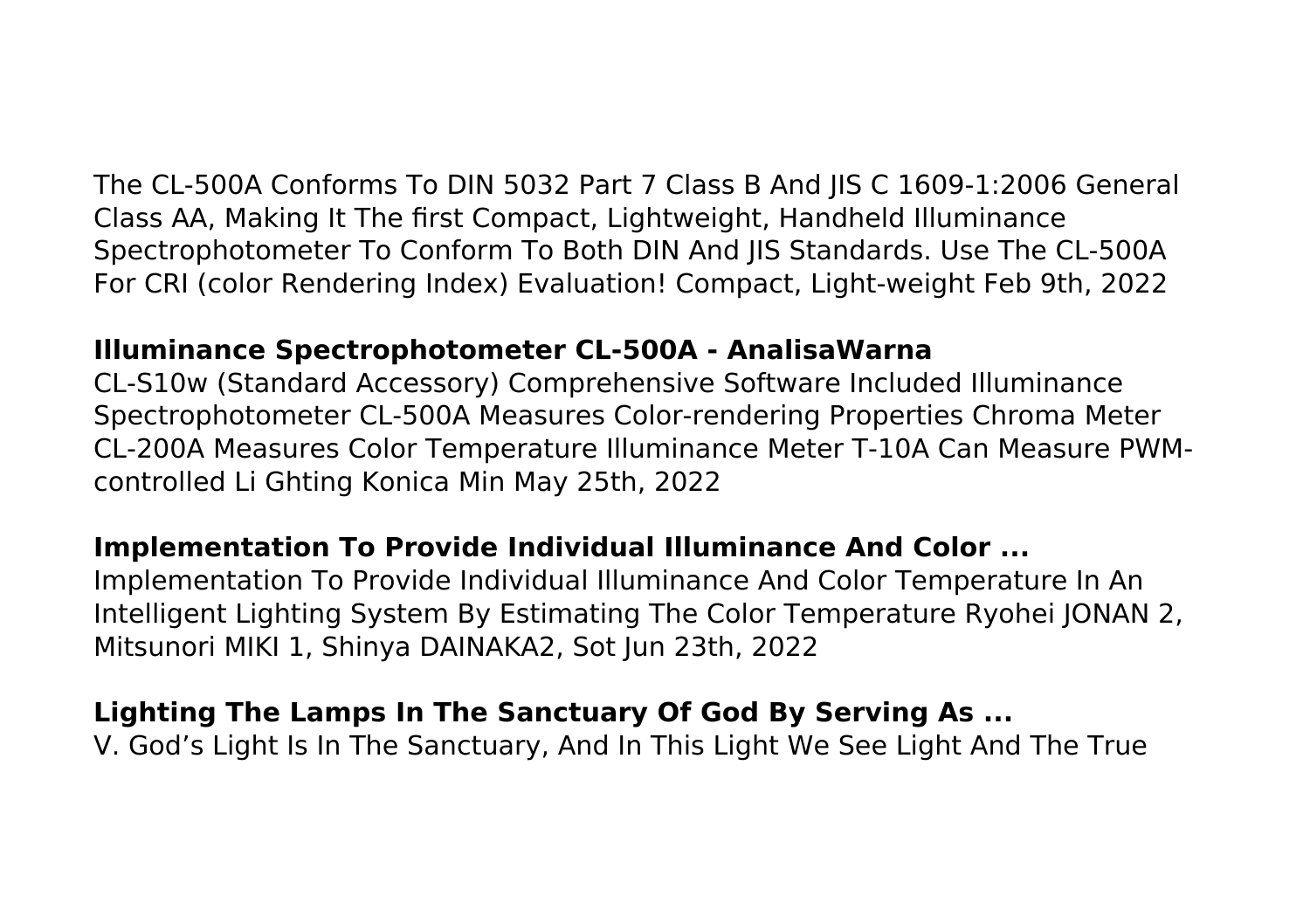Nature Of Things; We See What God Sees And Know His Way—Psa. 36:9: A. "O God, Your Way Is In The Sanctuary"—77:13: 1. God's Way Is Hidden And His Paths, With His Footsteps, Are Not Known To Men—v. 19. 2. His Way I Feb 3th, 2022

# **GE LED Replacement Lamps | GE Lighting**

Jun 11, 2020 · Cards Also Designed For Hook Display. ... 25 15,000 Yes - Damp Vintage Filament ST19 E26 3.5 42193 LED3DFST19-GV-4 120 120 4 5.00 200 2200 80 25 15,000 Yes - Damp Amber ... Get All The Business Benefits O Apr 17th, 2022

# **T10 FLUORESCENT LAMPS FOR GENERAL LIGHTING**

The Specifications On This Sheet Supercede All Previously Published Specifications And May Be Subject To Change For Design And Specification Improvement Without Prior Notice. Distributed By: • Up To 15% Increase In Light Output Over T12 Lamps • Energ Mar 7th, 2022

#### **Medical Lamps - MGC Lighting**

M21E001 USHIO 21 12 Solarc Lamp. M21E00S-001 USHIO 21 60 Solarc Lamp. MAJ-1817 OLYMPUS 300 14 OEM Xenon Lamp For Olympus CLV-S400, CLV-190 And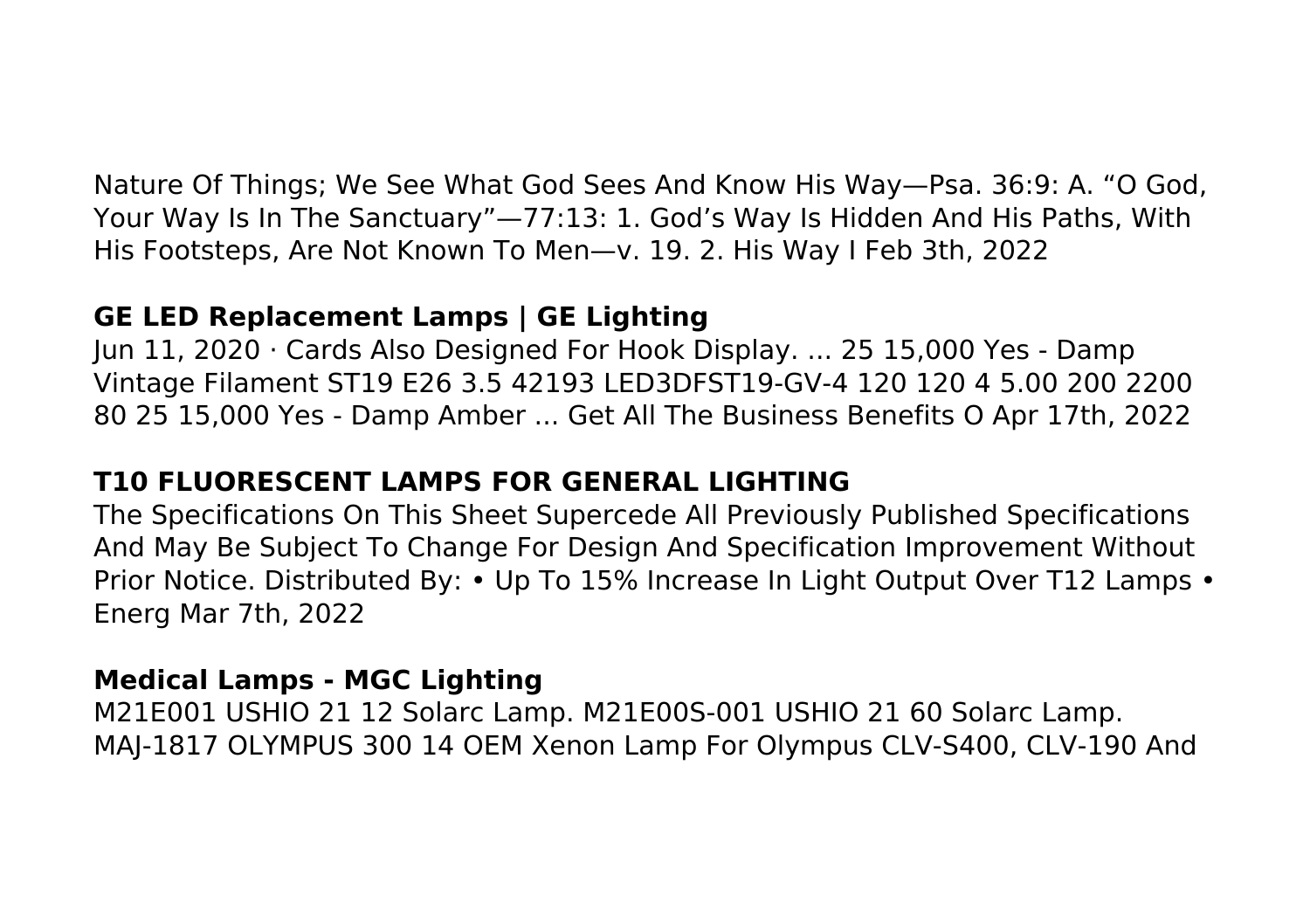CLV-290SL Light Sources. ... WELCH ALLYN LAMPS MEDICAL LAMPS CODE W V DESCRIPTION 02600-U – 6 Lamp For 49003 Headlight. Jan 13th, 2022

# **Lighting Science MR16 Definity LED Lamps - 1000Bulbs.com**

Wang WH-601E2CA-2L 120 VAC, 60 Hz 60 ET F F G G G F Et - Electronic Transformer MT - Magnetic Transformer G - Good F - Flickers N/A - Exceeds Transformer Recommended Power MR16 Transformer Compatibility Chart Preliminary. Specification Feb 2th, 2022

#### **EVAC-LED Lighting Fixtures For Led Lamps**

MK-R / CREE CRI 70, CCT 5700K. Lifetime: 80.000 Hours L80 B10 @ta25 Internal Wiring High-temperature Resistant Silicon Rubber Insulation Cables Terminals Suitable Up To 4 Sq/mm Cables Optic With Symmetrical Lens Vertex At 65deg Emergency Unit Emergency Unit Composed Of Inverter Charger And Ni-Cd Battery Pack 4A/h 3,6V Autonomy 180min. May 22th, 2022

## **SFD LED - SFDE LED Floodlights For LED Lamps Ex Lighting**

MK-R / CREE CRI 70, CCT 5700K. Lifetime: 80.000 Hours L80 B10 @ta25 Internal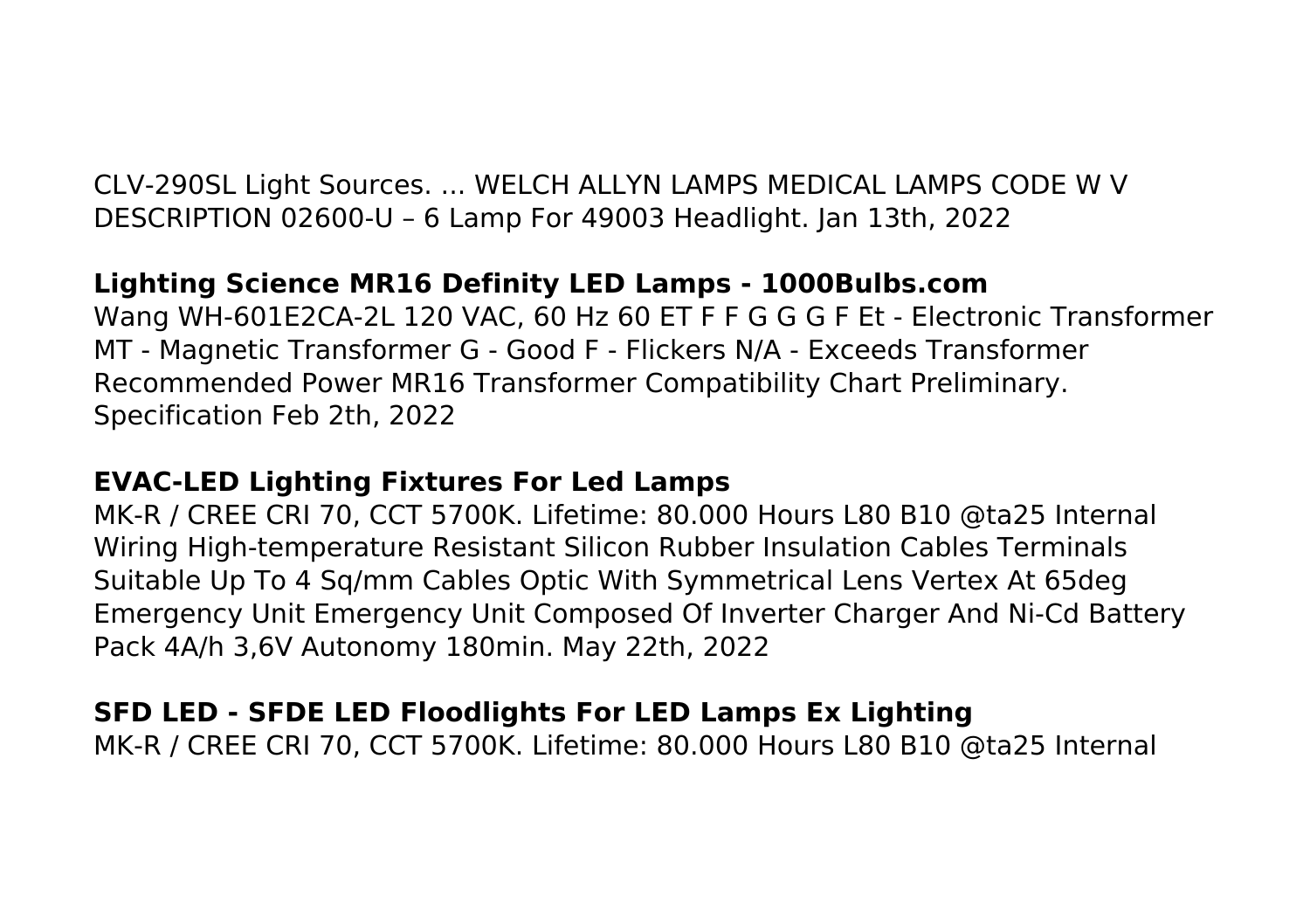Wiring High-temperature Resistant Silicon Rubber Insulation Cables Terminals Suitable Up To 4sq/mm Cables Optic With Symmetrical Lens Vertex At 65deg. 2 SFD LED - SFDE LED A … Jan 19th, 2022

#### **Globe Lamps G25, G30, G40 Series Specifications - TCP Lighting**

For The Most Up-to-date Specs, Please Visit Www.tcpi.com. Title: Globe Lamps G25, G30, G40 Series Specifications Author: TCP® Subject: Globe Lamps G25, G30, G40 Series Specifications Keywords: SpringLamp, CFL, Compact Fluorescent Gobes 1G2504 1G2509 1G2509C 2G2514 1G3009 1G3014 1G3019 1G3023 1G4014 1G4019 1G4023 Feb 26th, 2022

#### **Lamps Lighting: Industrial, Emergency, LED, Hazardous ...**

L. C. Doane Chalmit Glamox T&B Hubbell Aqua Signal IRL Killark Oceanic Thorn Dual-Lite Edwards Faraday Federal Signal Pauluhn Mule Phoenix Products NRL Rig-a-Lite LED Cable Ties & Strapping Band-It IDEX Panduit T&B Hellermann Tyton Junction Boxes R. Stahl Stahlin Wiegmann Hoffman Vynckier B-Line . Jun 12th, 2022